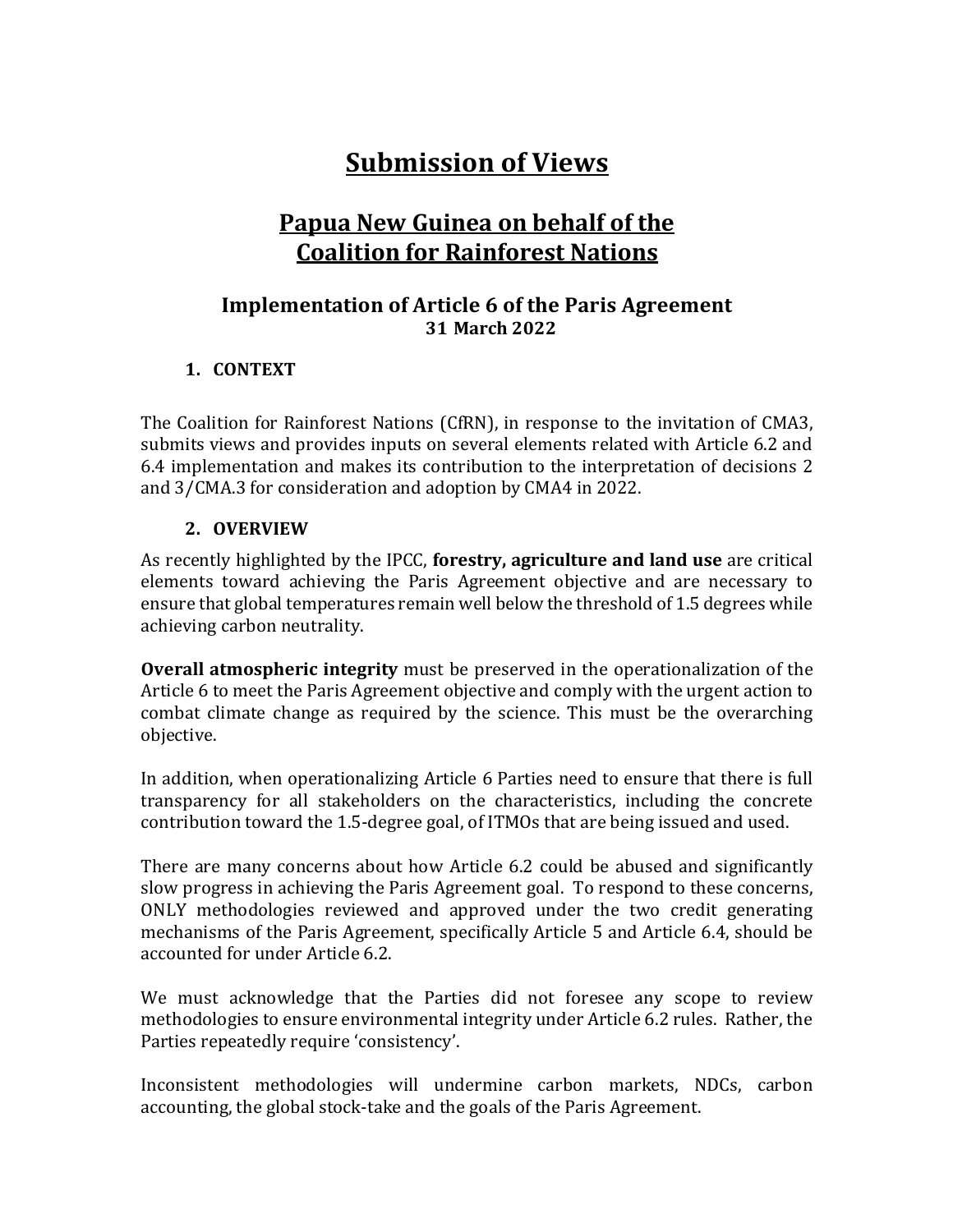There are concerns around countries using unapproved methodologies for their NDCs. It will be very likely that national GHG inventories reveal that NDC objectives were unmet in the end. All the while, what are in fact, useless ITMOs have been traded globally under Article 6.2.

To avoid this, a **robust and common methodological and accounting** system should be established so that all Parties may be assessed with consistency and equal level of environmental integrity.

All Parties should agree on a common methodology around carbon estimation for use within NDCs and ITMOs via Article 5 and Article 6.4.

Consequently, all Parties will provide **consistent reporting** within national communications, BTRs and national GHG inventories.

# **3. ARTICLE 6.2**

# **a.** GUIDANCE ON CORRESPONDING ADJUSTMENTS

While [corresponding] adjustments are required as a general rule, there are complicating factors related to implementation.

- a) **Timing:** There may be multi-year time-lags between the adjustment by an issuing Party and the need for a corresponding adjustment by the receiving Party. While this flexibility should be permitted, it adds complexity to the Independent Review process and brings risk to atmospheric integrity. In fact, it may occur one Party acquires ITMOs but in the end does not need them for NDC compliance and never 'correspondingly' adjusts. Therefore, transparency around ITMOs and their usage at the end of each NDC cycle is required.
- b) **Other Purposes:** When a Party opts to authorize and adjust for credits used for 'other international purposes, there will likely never be a 'corresponding' adjustment. Thus, the Independent Review would focus only on consistency related to the authorizing Party.

# *b. TABLES AND OUTLINES (REPORTING)*

The design of tables and outlines should be consistent with methodologies and metrics approved under the Paris Agreement. Decision 2/CMA.3 Guidance on cooperative approaches referred to in Article 6, paragraph 2, of the Paris Agreement, Annex, 1c, refers to ITMOs as measured in metric tonnes of carbon dioxide equivalent (t  $CO2$  eq.) in accordance with the methodologies and metrics assessed by the Intergovernmental Panel on Climate Change.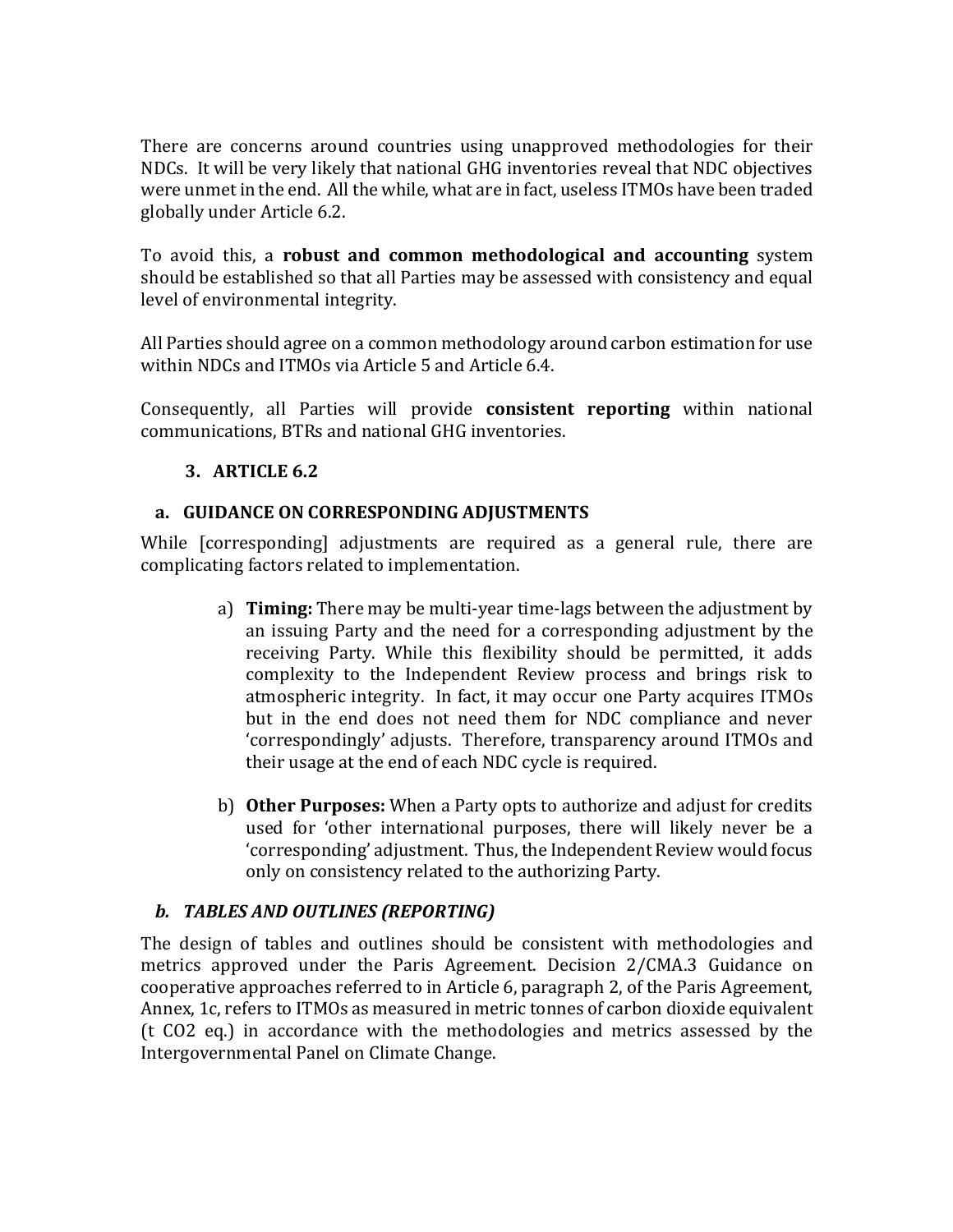Therefore, to ensure atmospheric integrity and for the purpose of the global stocktake, the global carbon accounting system and comparable tables and outlines should reflect the tonnes of CO2 equivalent metric. Any other information Parties may wish to include in tables and outlines should be expressed in the form of additional notes.

#### *c. STANDARDS*

To ensure consistency related to NDC reporting, carbon estimates, and carbon accounting, the global stock take, all methodological standards should be approved under Articles 5 and 6.4.

As is widely recognized, voluntary carbon standards fail required atmospheric integrity requirements and financial transparency principles. Further, voluntary standard being applied outside the Paris Agreement may risk being double counted and thus contravene to the spirit and principles behind the new climate regime.

Use of voluntary standards not approved under the Paris Agreement will complicate review of NDCs, transparency reporting, carbon accounting, stock-taking, etc. In spite of alleged 'integrity efforts, voluntary standards carry meaningful risk of inflating carbon markets and undermining the credibility of the whole international climate regime.

# *d. AUTHORIZATION*

As indicated in Article 6.3 of the Paris Agreement, Parties participating in the Article 6.2 mechanism must authorize any ITMO.

Each Party should transparently develop a National process for authorization and advise domestic stakeholders and the UNFCCC. Authorization by countries should be undertaken by a competent national authority (for example, the UNFCCC focal point or in the context of Article 5 the national REDD+ focal point) or by the responsible Minister.

# *e. REVIEWS*

The mandate of the Technical Review process considered under Article 6.2 is to assess the consistency of the information provided by the Parties on the cooperative approach. 

Significant atmospheric integrity and equity issues could arise if Parties use methods not approved under the Paris Agreement and apply voluntary standards for GHG emissions reductions, removals, adaptation and OMGE.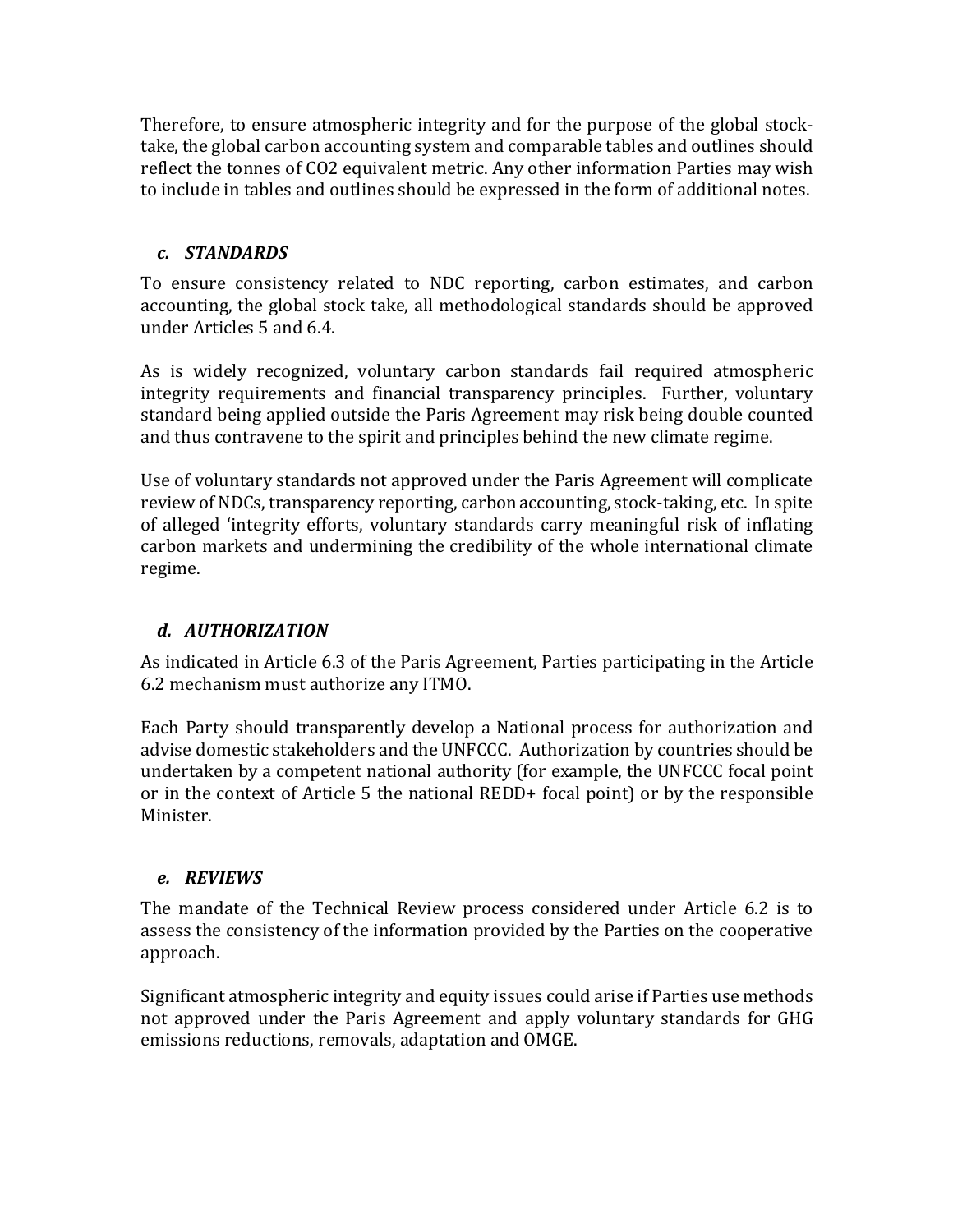Further, reviews must ensure that all ITMOs are shown to contribute NDCs and verified by national GHG inventories. Reviews must also ensure that all ITMOs are authorized and all required adjustments are correctly reflected.

To ensure consistency, all methodologies presented under Article 6 must be approved in advance under the Paris Agreement, unless an international transfer was authorized between Parties before the finalisation of the Article 6 rules in Glasgow by COP26.

We re-affirm that the existing  $REDD+$  Framework enshrined in the Paris Agreement sets out review guidance in decisions already agreed under the Convention related to REDD+. Once REDD+ results successfully complete the agreed process under the REDD+ Framework and are posted on the UNFCCC's REDD+ Information Hub, those outcomes may be submitted under Article 6, paragraph 2 and paragraph 3 of the Paris Agreement subject to the avoidance of double counting.

We support an Article 6.2 review that verifies that the results are in the national inventory, that they contribute to the achievement of the NDC, that they have been accounted for accurately under a national MRV system and are correctly authorized and adjusted. Beyond this, however, the Article 6 review does not have a mandate to review existing methodologies already agreed by all Parties under Article 5 related to REDD+ results in the context of their use as ITMOs.

REDD Plus credits under Article 5 will have been already assessed and reviewed under Paris Agreement decisions. We adhere to the principle that reviews should not be redundant and cannot be done twice.

# *f. INFRASTRUCTURE*

As indicated by the CMA decision on Article 6.2:

1) each participating Party shall have, or have access to, a registry for the purpose of tracking progress on NDC implementation; and

2) the secretariat shall implement an international registry for participating Parties that do not have or do not have access to a registry.

To improve transparency, each Party should identify their National Registry. The registry should have the required infrastructure to track environmental credits through their lifecycle and include four key components:

- Technology: online user interface and data base behind the registry
- Terms and Conditions: rules governing use of the Registry
- Operations: review of activity documents, support of users, interaction with regulators and oversight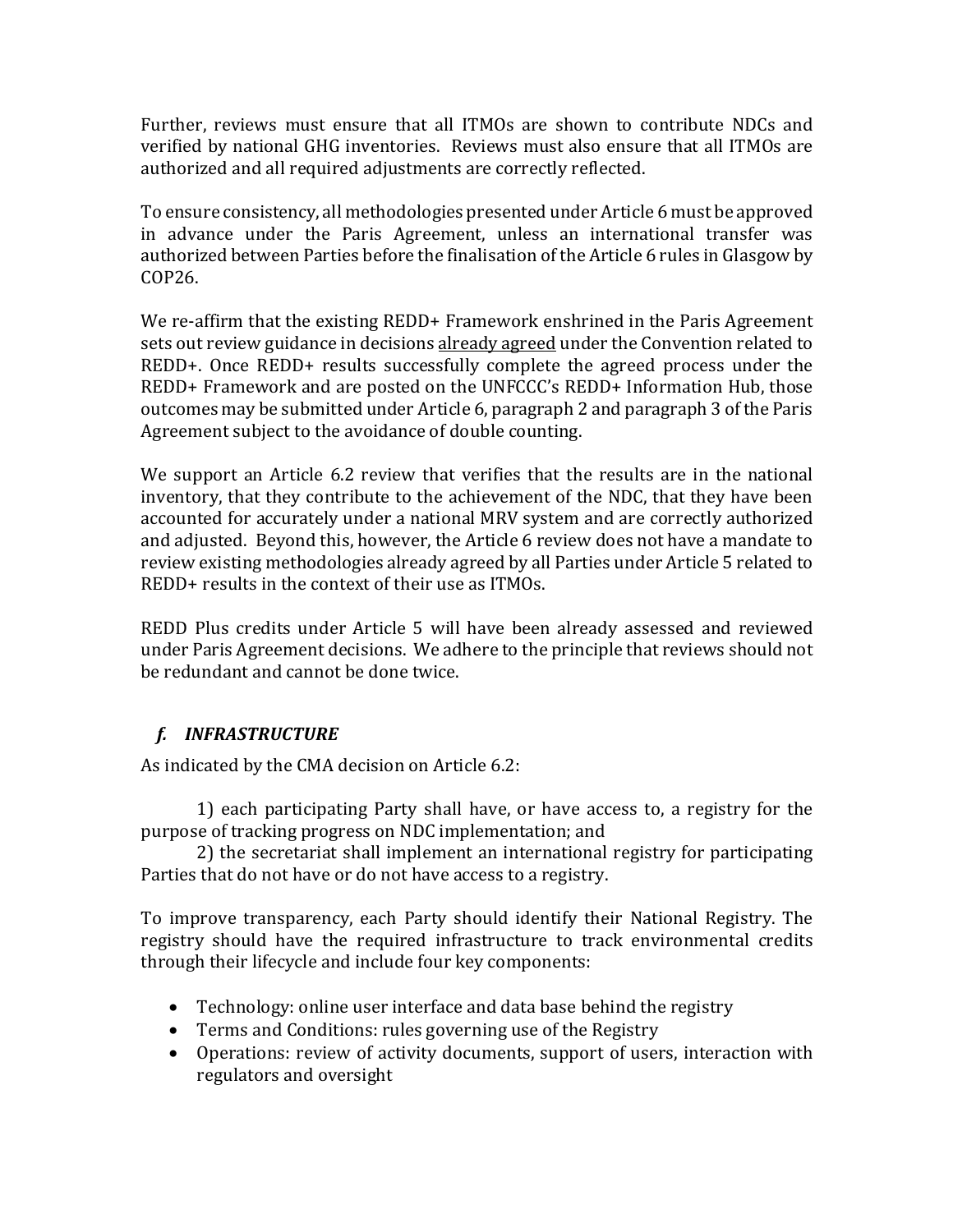• Reporting: providing transparent reporting on the lifecycle of authorized credits

A National Registry must promote transparency, efficiency, trust and confidence on the use of the Paris Agreement mechanisms among Parties and fully capture corresponding adjustments.

The CfRN is providing a registry for REDD+ (the REDD.plus platform) that is already operational and can be used as a National Registry. It records and tracks Units through the entire lifecycle, including registration, sale and retirement. The REDD.plus platform is so designed that it can be easily expanded to other sectors where needed.

# **4. ARTICLE 6.4**

#### *a. METHODOLOGIES*

We note that the Supervisory Body will be required to develop and approve methodologies for Article 6.4 project activities.

On the basis of the CDM experience, we highlight that sectoral and national baselines are critical for atmospheric integrity, and wish to point out that REDD+ already requires the establishment of a coordinated baseline (it requires a net of all sectoral actions). The same course should be required for other sectors.

In particular:

- CDM methodologies should be updated under sectorial or national baselines
- Any new standard and methodology should undergo the approval process under the 6.4 rules.
- We suggest that Parties provide such guidance to the Supervisory Body

# *b. FOREST AND CONSERVATION ACTIVITIES*

Any decision under article 6 must not prejudice what is already agreed under Article 5 of the Paris Agreement.

Consideration of removals under Article 6.4 decision may open the door for 'stakeholders' to run independent forest projects that are not consistent with the REDD+ mechanism, prejudice existing COP decisions, result in double counting, and complicate implementation in this sector.

In addition, any Party engaging in any activity under Article 5 of the Paris Agreement must follow the same rules and processes agreed for developing countries under paragraph 2.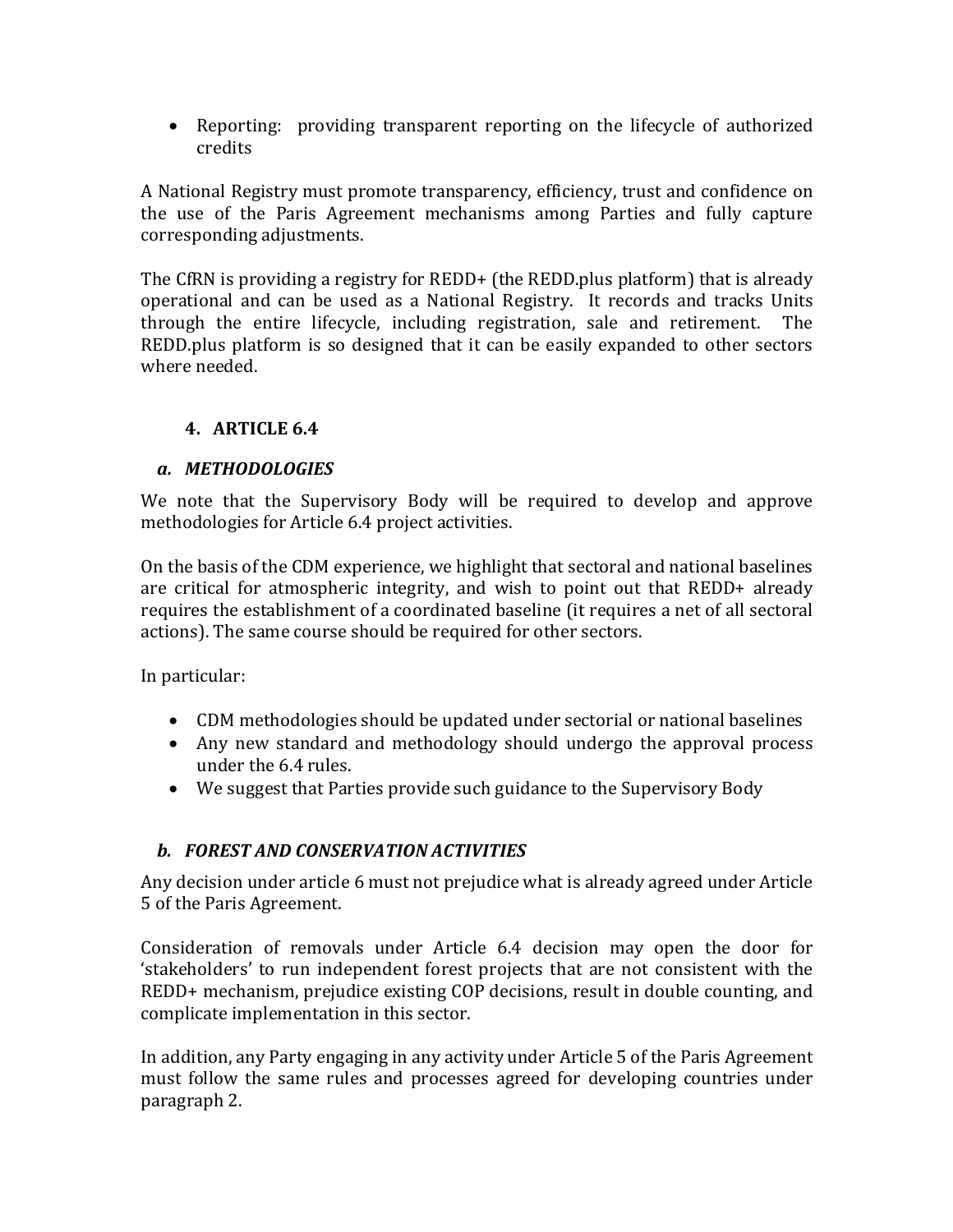Forests remove carbon dioxide from the atmosphere and conservation activities are essential to such removal. Rainforest nations which avoid deforesting their forests and conserve them should be financially incentivized for these mitigation efforts.

# *c. AVOIDANCE*

Parties should be given more time to discuss the issue of avoidance since it is a very complex concept that does not belong to Article 6 only. The concept of emissions avoidance does not reconcile with the Paris Agreement global objective (1.5) and the ambition mechanism created by the Paris Agreement (global stocktake). Given the current state of the science, as outlined in the most recent reports by the IPCC, all Parties must exclusively focus on increasing reductions and removals.

# *d. RULES OF PROCEDURES*

On the elaboration of its rules of procedure, any conflict of interest must be avoided as identified in the Paris Agreement. For example, members of the Supervisory Body should be free of any potential conflict of interest and not participate in any other board for standards that are not consistent with the Paris Agreement principles and rules. Integrity in the selection of the Supervisory Body must be preserved otherwise the whole mechanism is at risk.

#### *e. SHARE OF PROCEEDS*

Both under the UNFCCC and the Paris Agreement, adaptation funding has to flow from developed countries to developing countries. The SOP decision violates the Paris Agreement in that it requires a flow of funds from developing countries to developing countries. 

We believe a new adaptation mechanism should be created to generate adequate and predictable funding for adaptation.

#### **5. FURTHER MATTERS**

#### *a. ADDITIONALITY*

Currently, as indicated under Decision 2/CMA.3 Guidance on cooperative approaches referred to in Article 6, paragraph 2, of the Paris Agreement, an ITMO under 6.2 must be additional (Annex, paragraph 1a).

Standing forests that are conserved or sustainably managed remove huge quantities of co2 eq annually. Rainforest removals are part of the global carbon budget and must be valued in global carbon markets. At present, REDD+ countries are removing global emissions for free.